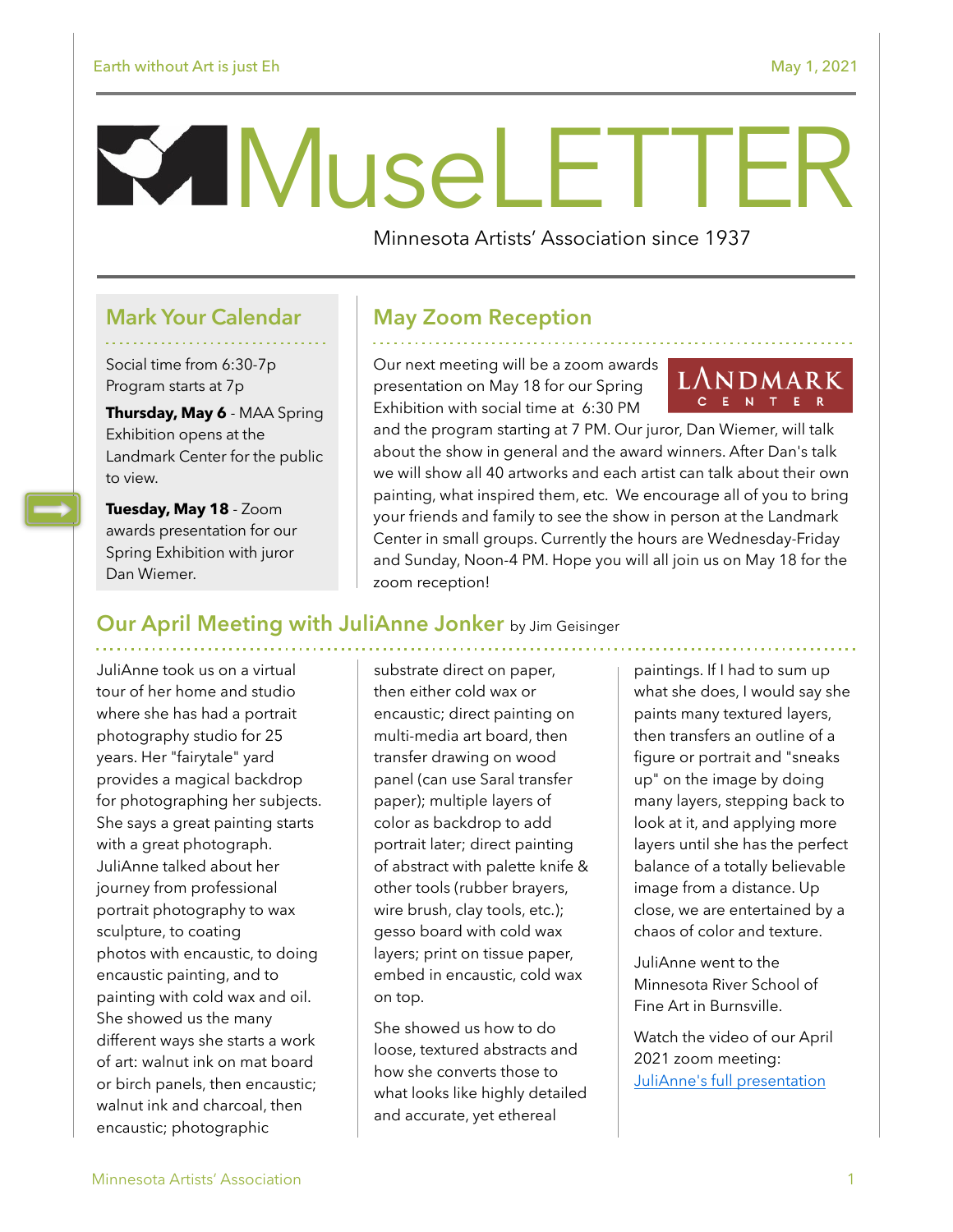## **Member News**

#### **Andrea Canter**'s

solo show of mixed media work, "Urban Anarchy-ology," will be at Muddy Paw Cafe, 826 S. 4th St., Stillwater



through May. Her studio in the Casket Arts building will be open by reservation during Arta-Whirl in Northeast Minneapolis, May 14-16; contact her for hours and to reserve a time at [andreacanterartworks@gmail.com](mailto:andreacanterartworks@gmail.com).

#### **Sonja Hutchinson**'s

painting, *Wired* has been juried into the Red River Watercolor Society's National Show.

If others in our group are participating let's work together on a delivery and pick up plan.

#### **JuliAnne Jonker**'s

painting *The Gift* (oil and wax on multi-media art board, 22 x 30") won 2nd place in this



Portrait competition at the Wausau Museum of Contemporary Art from April 29 – June 26.



international Encaustic Art

And this painting, *Allissa Healer #2,* (encaustic wax on raised wood panel, 24 x 24") will be part of the International Biennial

Instuitute exhibit.

**Shakun Maheshwari's exhibit at the airport will** continue through the end of the year.

And, Shakun received a State Arts Board Grant for a tile project and is working with the community to select a design.